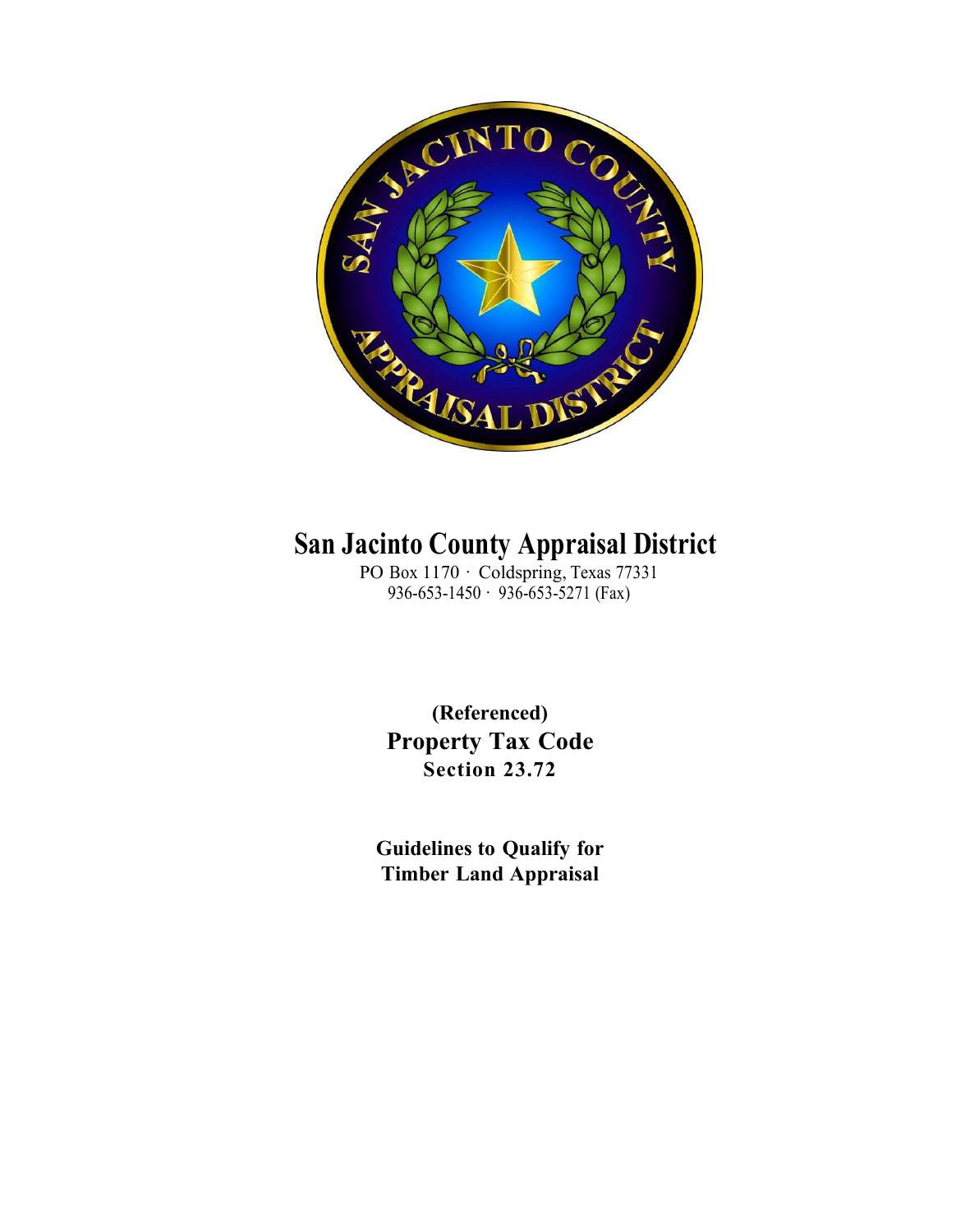# **Revisions and Updates**

Reviewed and/or revised and approved by the Ag Advisory Board

Reviewed 2012

Reviewed 2013

Reviewed 2014

Reviewed 2015

Reviewed 2016

Reviewed 2017

Reviewed 2018

Reviewed 2019

Reviewed 2020

Reviewed 2021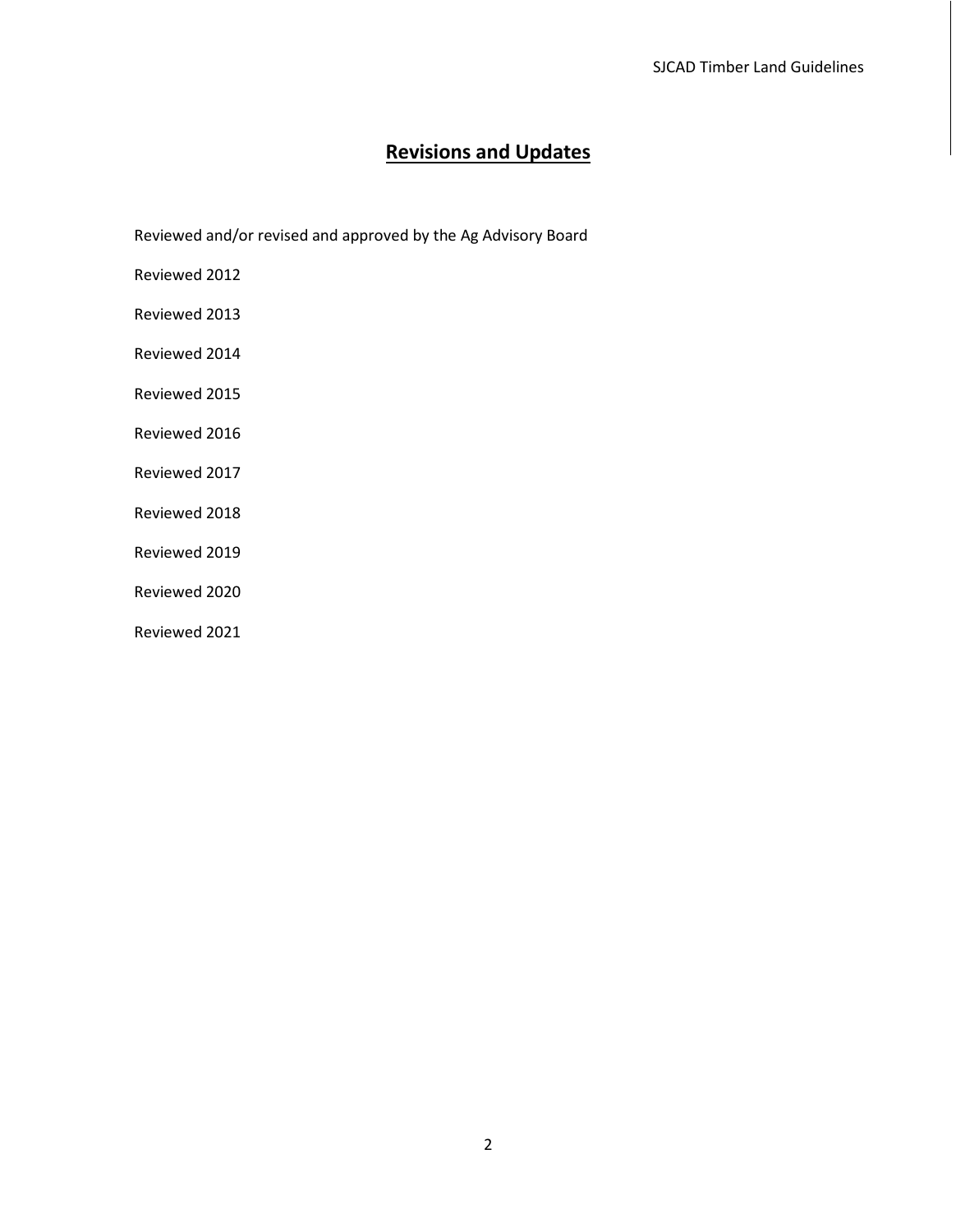#### Dear Property Owner,

The Texas Constitution permits timber productivity appraisal only if the land and its owner meet specific requirements as defined by Section 23.72 of the Property Tax Code standards for timber use. **Land does not qualify simply because it has standing timber. Timber land that is used principally for aesthetic or recreational purposes will not quality.**

According to the "Texas Property Tax Code, Section 23.72", and the "Manual for the Appraisal of Timberland" (Texas Comptroller of Public Accounts), sets the standards for determining whether land qualifies for a special use valuation for timber.

"Land qualifies for appraisal"... if it is.currently and actively devoted principally to production of timber or forest products to the degree of intensity generally accepted in the area with **intent to produce income** and has been devoted principally to production of **timber or forest products...for five (5) of the preceding seven (7) years...**

To qualify land for timber productivity appraisal, landowners **must** meet each of the following six eligibility requirements:

- 1. The land must be currently and actively devoted to timber production.
- 2. The land must be used principally for timber production.
- 3. The land must be devoted to timber production to the degree of intensity generally accepted for the area.
- 4. The owner must have the intent to produce income.
- 5. The owner must have been dedicated principally to timber production for any five (5) of the preceding seven (7) years.
- 6. The property owner must file a timely and valid application form.

#### **Current and Active Devotion to Timber Use**

Currently devoted to timber production by definition is that a qualifying timber use is evident on January1st of the tax year. If timber use is not evident on January 1, the Chief Appraiser may require that the owner show that the land will be devoted to active timber production for the calendar year for which the owner is applying, by reason of other indications or evidence and active devotion.

The following are some indicators that a property has" current and active devotion" as timber use:

- Timber activity records- documents showing timber has been harvested, canceled checks for services, contracts of sale, and land leases.
- Forest Management Plan-A forest management plan must be developed for the present time. An outdated plan is not acceptable as a management document. A plan must be in writing and signed by the individual who prepared it.
- The existence of a current management plan does not always prove that the owner is following the plan. The owner must be able to show that he or she is using or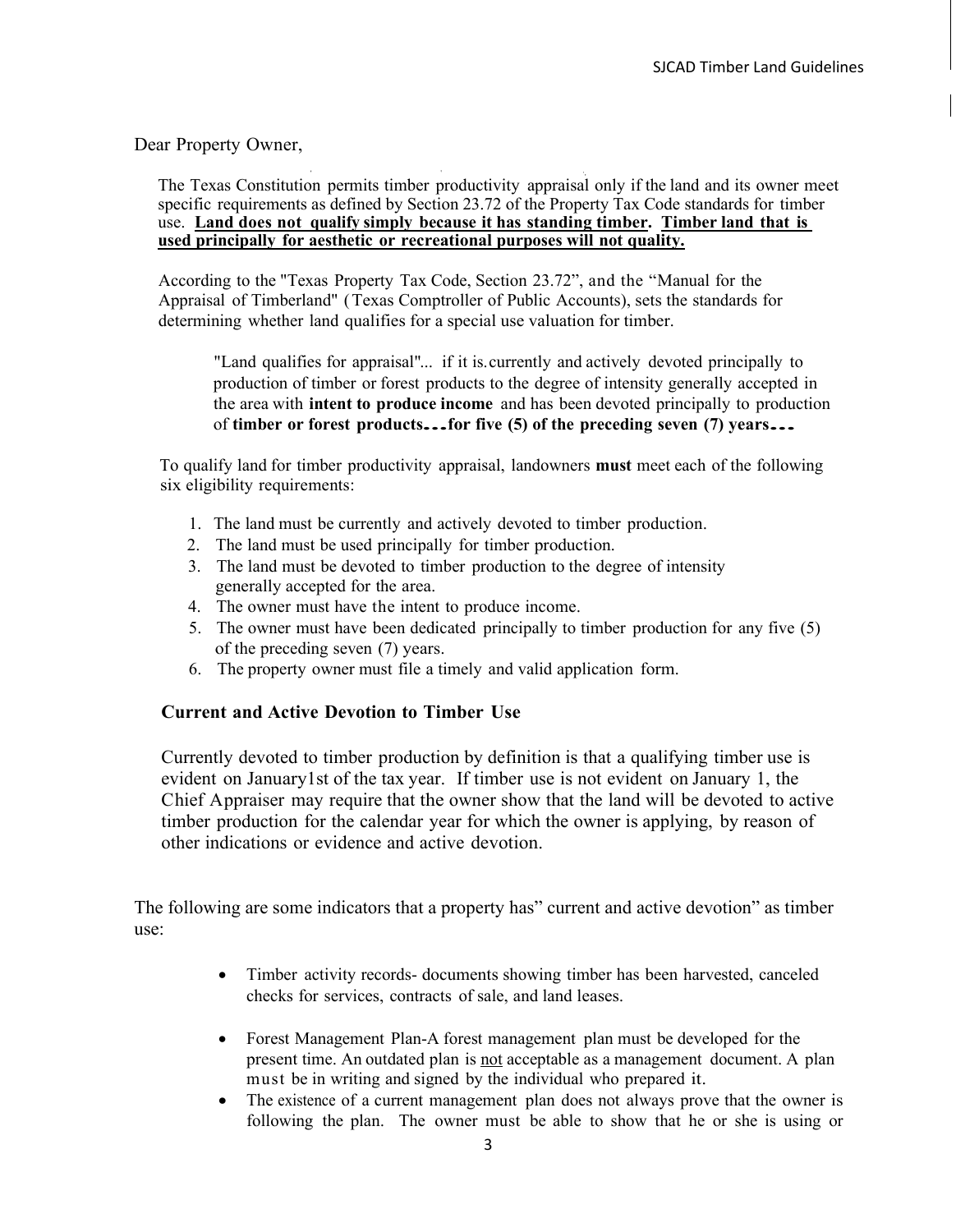intends to use the plan for timber production.

• Sales of the timber-the owner has letters or documentation of attempts to sell.

• Salvage activity-the owner has documentation showing efforts to sell the timber.

• Memberships in associations-the owners are a member of one of the following: The Texas Forestry Association, a county or local timber growers' association, or a county or local timberland owners' association.

#### **Timber Production Must be the Land's Primary Use**

Land that is currently and actively devoted to timber production will not qualify for productivity appraisal unless timber production is the land's **primary** use. If the owner uses the land for more than one purpose, the principal use must be growing timber. For example, an owner may use land principally to grow timber and lease it for hunting. However, if hunting activities are the primary use of the land, and the timber is used to create an environment for wildlife production, then the land would not qualify for timber productivity appraisal.

# **Degree of Intensity**

To qualify for productivity appraisal, timberland must be used to the degree of intensity generally accepted for prudent growers in the area. The degree of intensity test is intended to exclude from productivity appraisal land on which token timber activity occurs simply to get tax relief.

Property owners must prove that they are following the common production steps for their type of operation and using typical amounts of labor, management, and investment. See the degree of intensity chart included in this guideline.

#### **Intent to Produce Income**

The owner must use the land to produce income. Like the degree of intensity test, this test excludes those owners who are not producing timber and who are trying to use productivity appraisal to avoid paying property taxes on the land's market value. Whether or not the owner has the intent to produce income is determined by the Chief Appraiser.

Examples of evidence of intent to produce income are:

 Receipts of revenues through sale of timber Letters or other documents showing that the owner has attempted to sell the timber A contract of sale Receipts, canceled checks, and other evidence that the owner has had expenses or income related to the timberland's use Investments in improvements to enhance the value of the existing timber Purchase of easements to allow loggers access to land-locked tracts Investment in a substantial amount of reforestation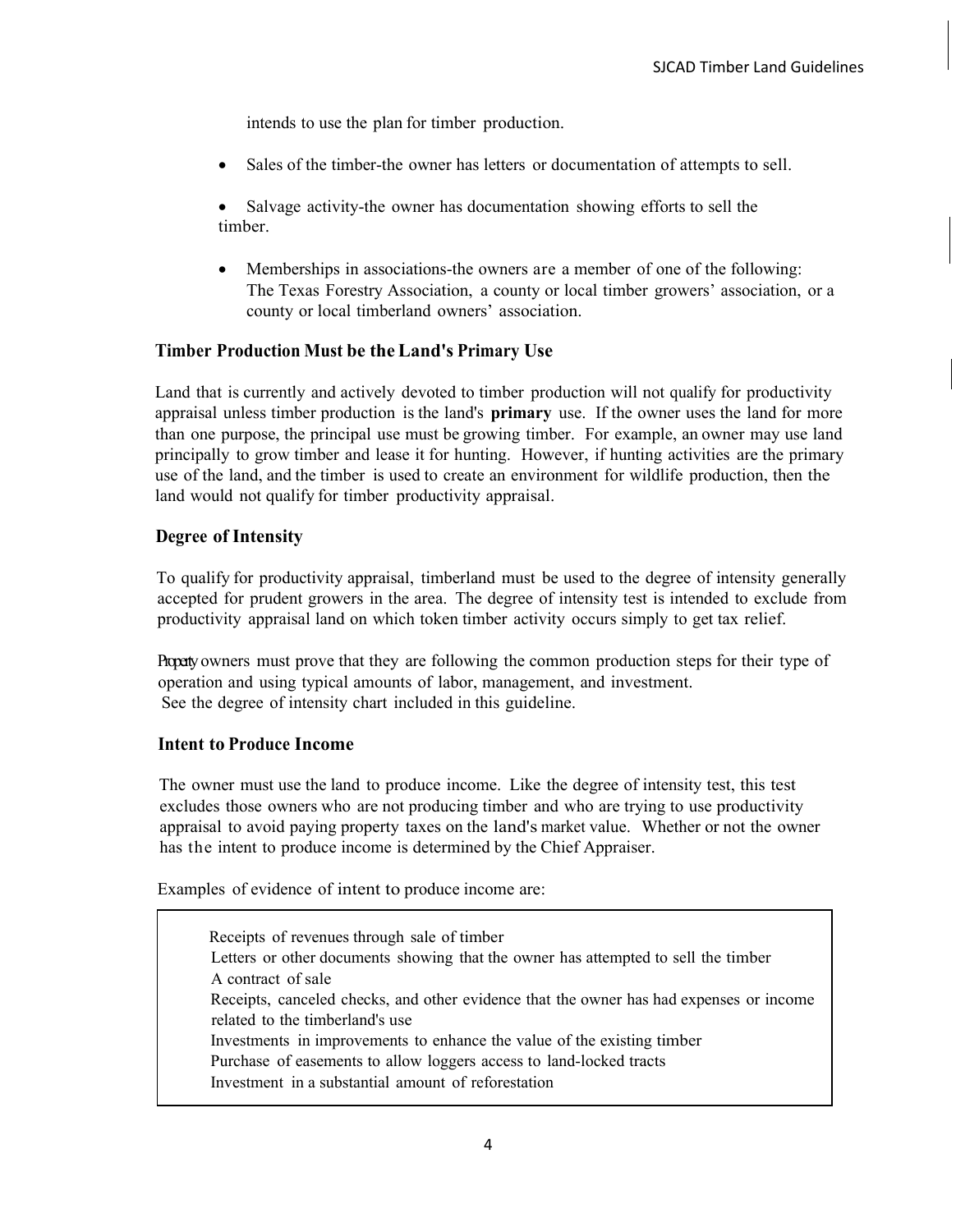#### **Historical Use Requirement**

Land used primarily for timber production during any five of the previous seven (7) years may qualify for timber productivity appraisal. This historical use attaches to the land.

## San Jacinto County Appraisal District Timber Land Guidelines-Typical Levels

The information collected below was a result of on-site inspection of timberland property in San Jacinto County and meetings with the Agricultural Advisory Board. The purpose of this information is to help establish typical guidelines and/or intensity levels. Site prep and soil type will vary the number of trees per acre, see Texas BMP's for more information.

| Pine | Pine (and other softwood) timberland includes all forested areas in which the trees<br>are predominately green throughout the year and do not lose their leaves. The trees<br>are called evergreens. Forested areas where pine and other softwoods make up<br>more than two-thirds of the trees free to grow are in this category.<br>1. A minimum of approximately twenty (20) acres is required.<br>2. Must show evidence of prudent management |
|------|---------------------------------------------------------------------------------------------------------------------------------------------------------------------------------------------------------------------------------------------------------------------------------------------------------------------------------------------------------------------------------------------------------------------------------------------------|
|      | 3. If timber is cut, it must be replanted within two years or have an adequate<br>stand of regeneration from seed trees.                                                                                                                                                                                                                                                                                                                          |

| Mixed | Mixed timberland includes all forested areas where both evergreen and deciduous<br>trees are growing and neither type predominates. An area is classified as mixed<br>when evergreen and deciduous trees each make up more than one-third of the trees. |
|-------|---------------------------------------------------------------------------------------------------------------------------------------------------------------------------------------------------------------------------------------------------------|
|       | 1. A minimum of approximately twenty (20) acres is required.<br>2. Must show evidence of prudent management.<br>3. If timber is cut, it must be replanted within two years or have adequate<br>stand of regeneration from seed trees.                   |

| Hardwood Hardwood timberland includes all forested areas with a predominance of deciduous<br>trees. These trees lose their leaves at the end of the frost-free season. Stands where<br>hardwoods are more than two-thirds of the trees free to grow are in this category. |
|---------------------------------------------------------------------------------------------------------------------------------------------------------------------------------------------------------------------------------------------------------------------------|
| 1. A minimum of approximately twenty (20) acres is required.<br>2. Must show evidence of prudent management.<br>3. If timber is cut, it must be replanted with two years or have an adequate<br>stand of regeneration from seed trees.                                    |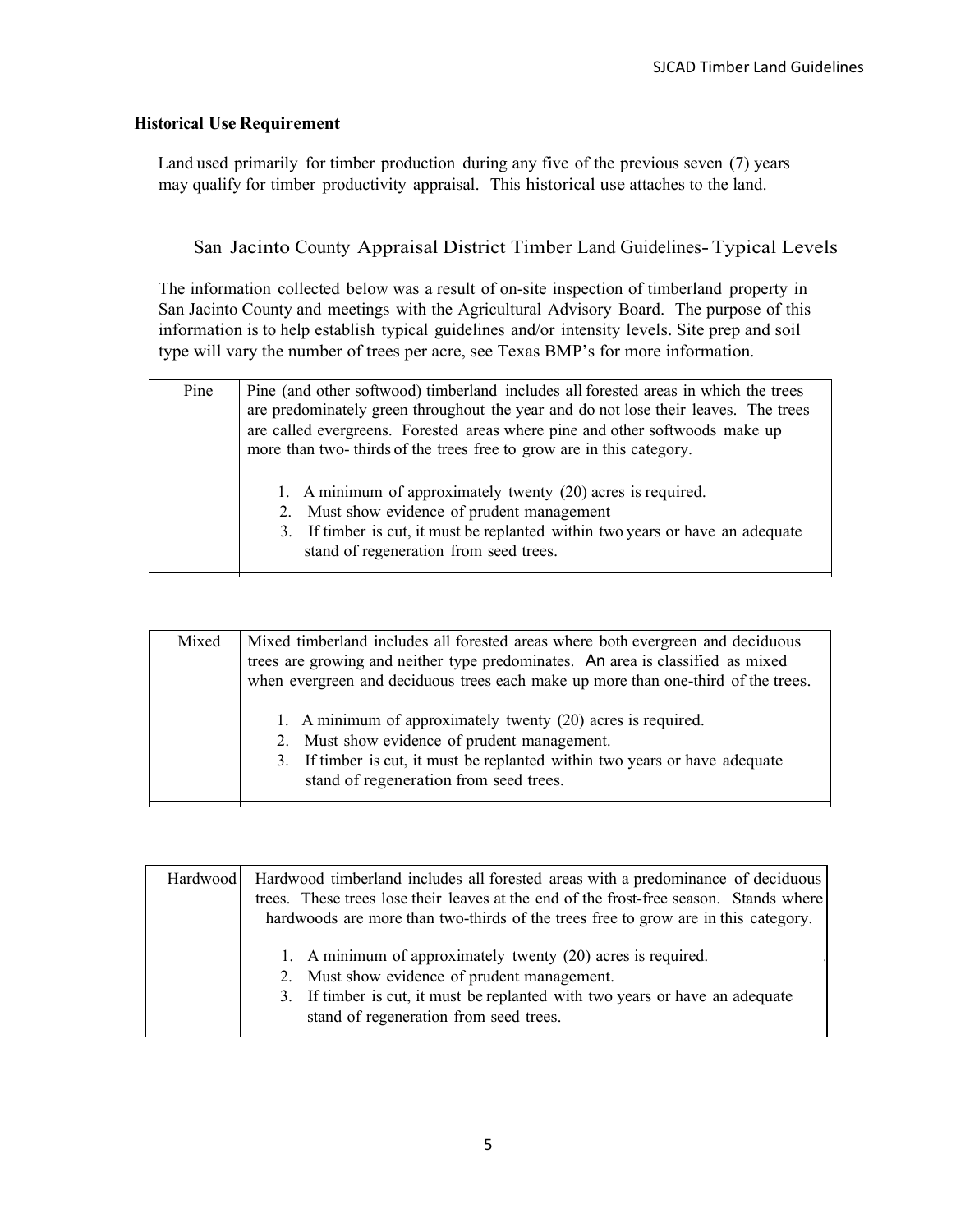# **Qualification for Appraisal As Restricted-Use Timber Land.**

(a) Land qualifies for appraisal as provided by this subchapter if the land is in an aesthetic management zone, critical wildlife habitat zone, or streamside management zone.

(b) Land qualifies for appraisal as provided by this subchapter if: (1) timber was harvested from the land in a year in which the land was appraised under Subchapter E; and

(2) the land has been regenerated for timber production to the degree of intensity generally accepted in the area for commercial timber land and with intent to produce income.

(c) Land ceases to qualify for appraisal under Subsection (b) on the 10th anniversary of the date the timber was harvested under Subsection (b)(1). This subsection does not disqualify the land from qualifying for appraisal under this section in a tax year following that anniversary based on the circumstances existing in that subsequent tax year.

(d) In determining whether land qualifies for appraisal as provided by this subchapter, a chief appraiser may not consider the purpose for which a portion of a parcel of land is used if the portion is: (1) used for the production of timber or forest products, including a road, right-of-way, buffer area, or firebreak; or (2) subject to a right-of-way that was taken through the exercise of the power of eminent domain.

(e) For the purpose of the appraisal of land under this subchapter, a portion of a parcel of land described by Subsection (d) is considered land that qualifies for appraisal under this subchapter if the remainder of the parcel of land qualifies for appraisal under this subchapter.

San Jacinto County Appraisal District will require landowners to provide a **current** timber management plan. Providing a management plan does not automatically qualify the property for timber valuation. Firebreaks, easements, right of ways, etc. with-in the tract boundary will be included as special use.

Landowners must provide proof of timber management practices and intent to produce income. More information on preparing a timber management is available through the Texas Forestry Service at:

# **[www.txforestservice.tamu.edu/main/default.aspx](http://www.txforestservice.tamu.edu/main/default.aspx)**